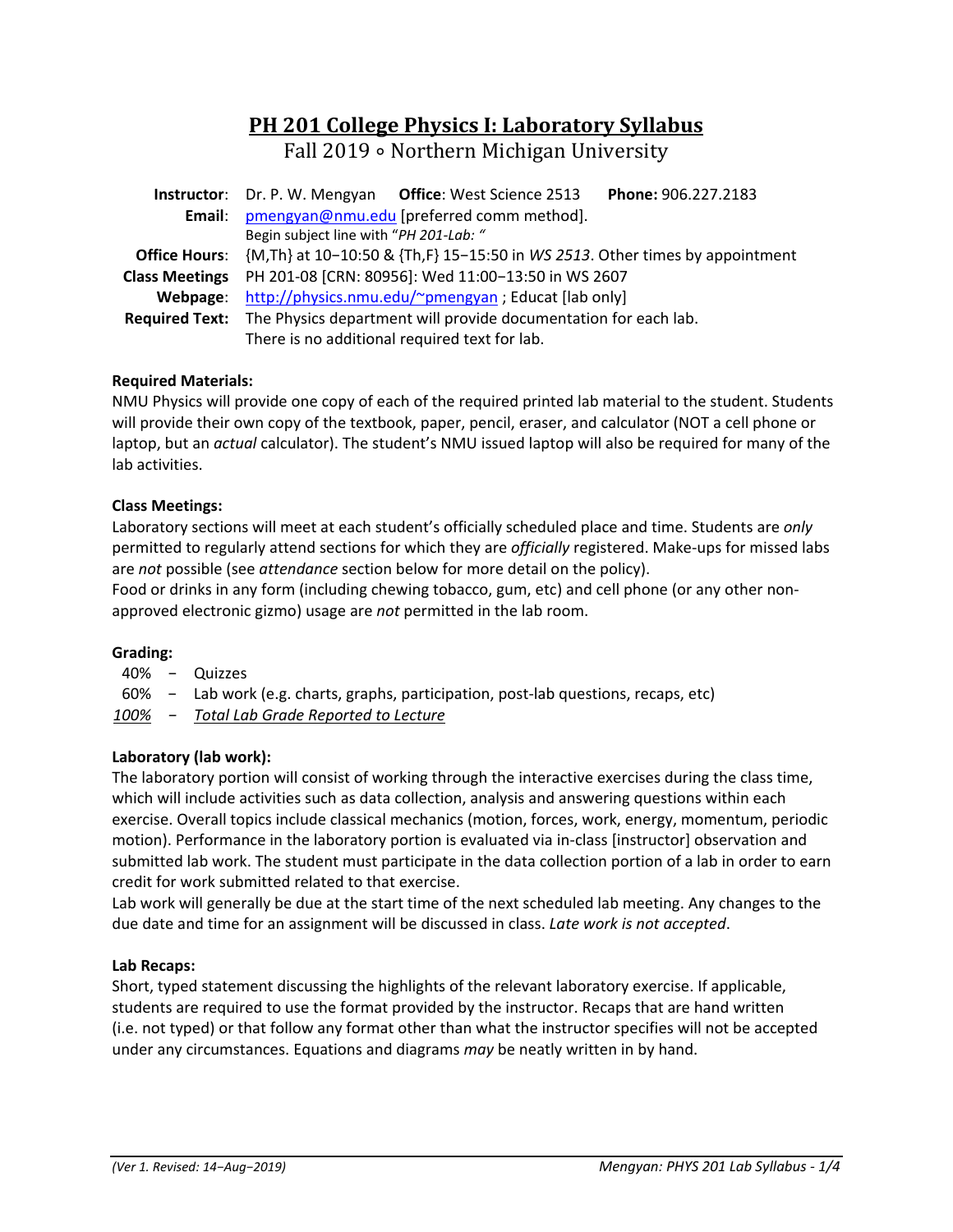#### **Quizzes:**

May be administered in the beginning of each class and include material from the previous lab.

#### **Participation:**

Punctuality (in your seat and ready to begin by the scheduled start time), not leaving early, being on‐ task and maintaining a respectful attitude are all examples of what may contribute to the participation grade. Completing physics education research or department assessments (e.g.: general pre-test, posttest or other surveys) may also count toward your participation grade.

Full credit for participation is earned by making a serious effort in completing the assigned activities regardless of the *accuracy* of the particular responses. Participation points may not be earned if equipment is utilized in any form that is not related to the prescribed exercise, fail to take part in group work or are otherwise not on task. Violations of the lab and general class rules may result in dismissal for the class period, reduction in participation grade, forfeiture of any submitted work remaining incomplete due to the dismissal and, if necessary, reported to the appropriate authorities.

#### **Attendance:**

Attendance contributes directly to the participation grade as if one is absent one is not capable of participating in a given activity. Absences will be excused for officially sanctioned university events, illness (documentation may be required), court appearances (plaintiff, defendant, witness, juror ‐‐ documentation is required), family emergencies (at the discretion of the instructor and may require appropriate documentation). If something occurs that you feel should be grounds for being excused it is your responsibility to contact your instructor, in writing, PRIOR to the absence (if possible, or as soon as possible after the absence) to discuss the situation. Excused absences for situations beyond the purview of NMU policy are at sole discretion of the instructor, will be evaluated confidentially, on a case‐by‐case basis and confirmed in writing.

An excused absence does NOT necessarily excuse you from completing the work. Arrangements for a planned excused absence, if possible, should be finalized (with written confirmation between the student and instructor) no later than the Friday before the week for which the absence will occur. Otherwise, establish contact with the instructor as soon as reasonably possible.

#### **ADA Statement**

#### In compliance with the ADA and university policy

*"If you have a need for disability‐related accommodations or services, please inform the Coordinator of Disability Services in the Dean of Students Office at 2001 C. B. Hedgcock Building (227‐1737 or disserv@nmu.edu). Reasonable and effective accommodations and services will be provided to students if requests are made in a timely manner, with appropriate documentation, in accordance with federal, state, and University guidelines."* 

#### **Religious Holiday**

Pursuant to university policy, a student who intends to observe a religious holy day should make that intention known, in writing, to the instructor prior to an absence. A student who is absent from a class, exam or exercise for the observance of a religious holy day shall be allowed to complete an assignment or exam scheduled for that day within a reasonable time around that absence.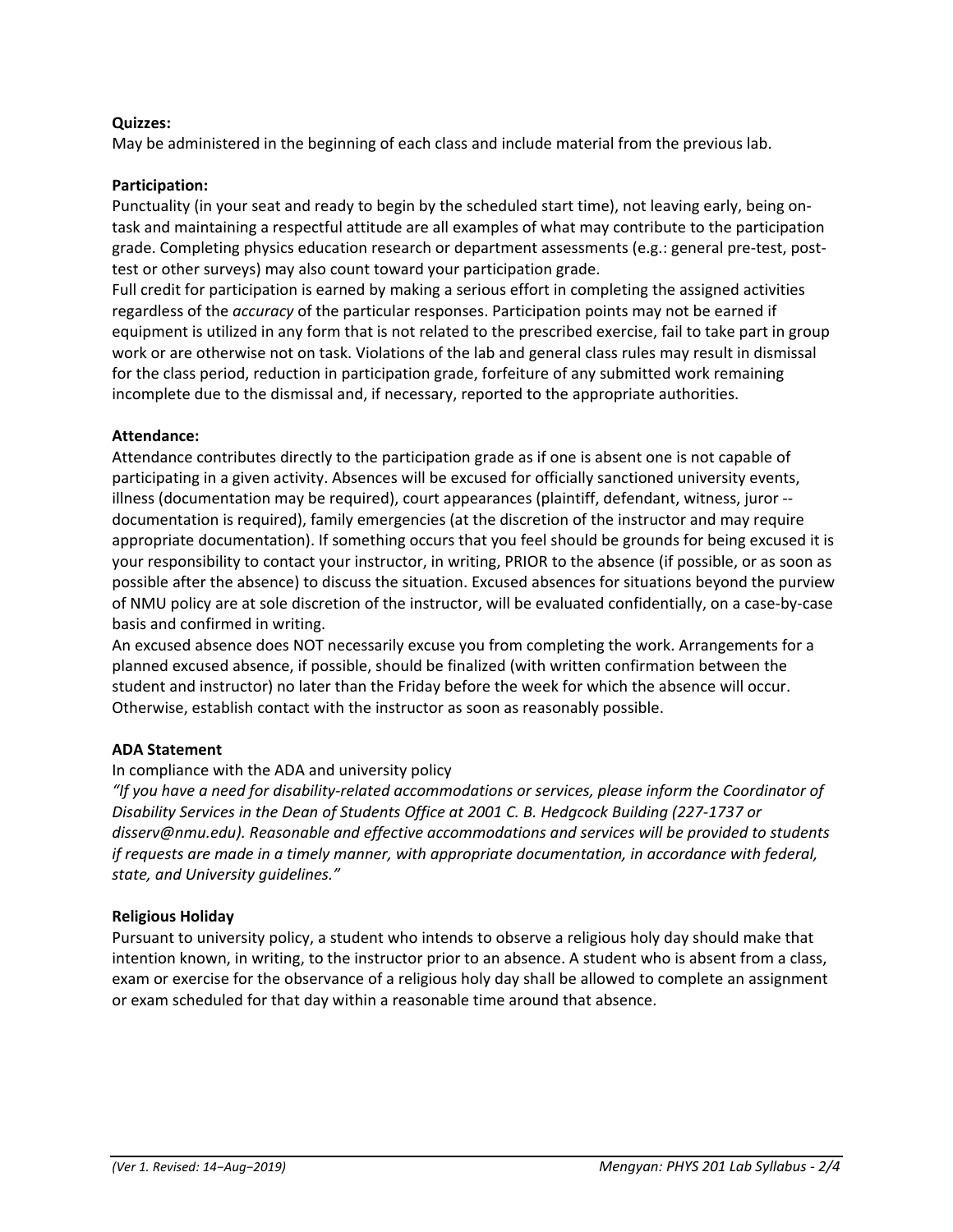### **Academic Integrity**

Section 2.3.1 of the NMU Student Handbook discusses scholastic dishonesty; all of which will be upheld in all aspects of this course. Academic dishonesty will not be tolerated. Link to student handbook https://www.nmu.edu/policies?p=1070&type=Policy

# **Appropriate behavior:**

Students are expected to behave in a respectful, considerate and courteous fashion in any activity related to this course. Rude, disrespectful or disruptive behavior will *never* be tolerated.

| <b>Week</b>   | <b>Experiment</b>                                   | <b>Description</b>                                                                                                                                                    |  |  |  |  |
|---------------|-----------------------------------------------------|-----------------------------------------------------------------------------------------------------------------------------------------------------------------------|--|--|--|--|
| 1             | Graphing                                            | Data reduction and graphical analysis                                                                                                                                 |  |  |  |  |
| $\mathcal{P}$ | Vector addition                                     | Addition of 2-D vectors with analytic and graphical methods;<br>testing the addition with an experiment using a force table                                           |  |  |  |  |
| 3             | Constant acceleration                               | Experimentally determining `g'.<br>Computer aided graphing is introduced.                                                                                             |  |  |  |  |
| 4             | Projectile motion                                   | Test your skills and understanding of 2-D kinematics by<br>predicting and measuring parameters for an object in flight                                                |  |  |  |  |
| 5             | Force and acceleration                              | Test Newton's 2 <sup>nd</sup> law (relationship between force and time-<br>varying momentum)                                                                          |  |  |  |  |
| 6             | Measuring coefficients of friction<br>Friction      |                                                                                                                                                                       |  |  |  |  |
| 7             | Uniform circular motion                             | Measuring the force required for a rotating bob to maintain<br>a uniform circular path                                                                                |  |  |  |  |
| 8             | Conservation of energy                              | "Peg and Pendulum": Test relationship of gravitational<br>potential energy and kinetic energy in a system where work<br>done by non-conservative forces is negligible |  |  |  |  |
| 9             | Impulse and momentum                                | Collisions to directly test the impulse-momentum theorem                                                                                                              |  |  |  |  |
| 10            | Conservation of momentum                            | Experimenting with collisions                                                                                                                                         |  |  |  |  |
| 11            | Studying rotational equilibrium<br>Torque balancing |                                                                                                                                                                       |  |  |  |  |
| 12            | Moment of inertia                                   | Experimentally determine the moment of inertia of a system                                                                                                            |  |  |  |  |
| 13            | Simple harmonic motion                              | Studying periodic motion with a pendulum and a mass-<br>spring systems                                                                                                |  |  |  |  |
| 14            | Archimedes' principle                               | Experimentally determine density of objects                                                                                                                           |  |  |  |  |

# **Physics 201 Laboratory Schedule** Fall ∘ 2019

| <b>Notable dates:</b>                                                   | Wk# |               | <b>Start Date</b> | WK# |               | <b>Start Date</b> |
|-------------------------------------------------------------------------|-----|---------------|-------------------|-----|---------------|-------------------|
| 26 Aug 19: First official day of class                                  |     | $\rightarrow$ | 26 / Aug / 19     | 8   | $\rightarrow$ | 14 / Oct / 19     |
| 02 Sep 19: Labor day (no class)                                         |     | $\rightarrow$ | 02 / Sep / 19     | 9   | $\rightarrow$ | 21 / Oct / 19     |
| 11 Nov 19: Veterans day                                                 |     | $\rightarrow$ | 09 / Sep / 19     | 10  | $\rightarrow$ | 28 / Oct / 19     |
| 24 - 29 Nov 19: Thanksgiving (no class)<br>07 Dec 19: Last day of class | 4   | $\rightarrow$ | $16/$ Sep $/ 19$  | 11  | $\rightarrow$ | 04 / Nov / 19     |
| 09 - 14 Dec 19: Final Exams                                             |     | $\rightarrow$ | 23 / Sep / 19     | 12  | $\rightarrow$ | 11 / Nov / 19     |
|                                                                         | 6   | $\rightarrow$ | 30 / Sep / 19     | 13  | $\rightarrow$ | 18 / Nov / 19     |
|                                                                         |     | $\rightarrow$ | 07 / Oct / 19     | 14  | $\rightarrow$ | 02 / Dec / 19     |